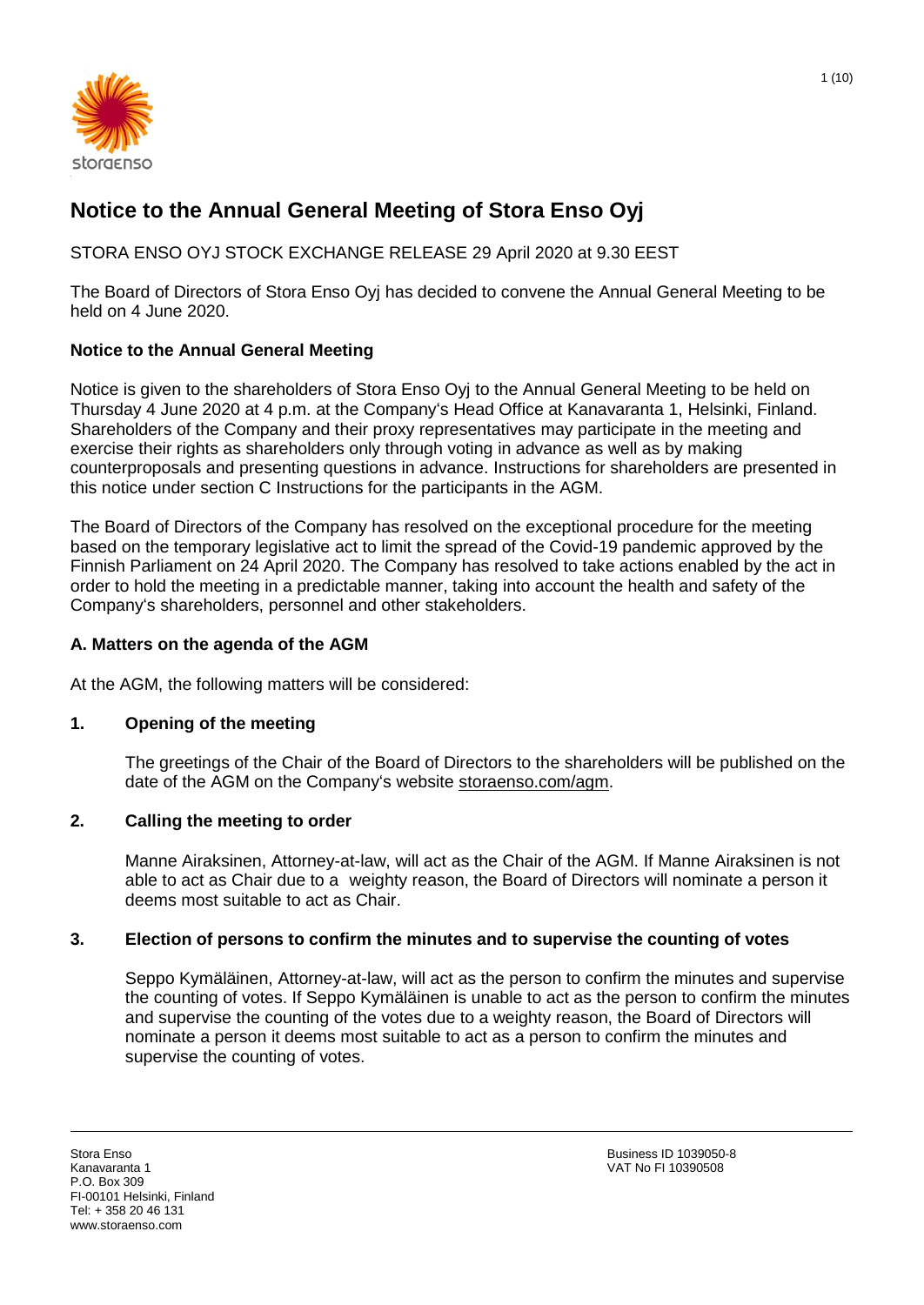#### **4. Recording the legality of the meeting**

#### **5. Recording the attendance at the meeting and adoption of the list of votes**

Shareholders who have voted in advance within the advance voting period and have the right to attend the AGM under Chapter 5, Section 6 and Chapter 5, Section 6a of the Finnish Companies Act shall be deemed shareholders represented at the meeting. The list of votes will be adopted based on information delivered by Euroclear Finland Oy.

# **6. Presentation of the annual accounts, the report of the Board of Directors and the auditor's report for the year 2019**

As participation in the AGM is possible only in advance, the annual accounts, including the report of the Board of Directors and the auditor's report, which have been published by the Company on 13 February 2020 and which are available on the Company's website [storaenso.com/agm,](https://www.storaenso.com/en/investors/governance/annual-general-meeting) shall be deemed to have been presented to the AGM. The presentation of the President and CEO will also be published on the Company's website [storaenso.com/agm](https://www.storaenso.com/en/investors/governance/annual-general-meeting) on the date of the AGM.

# **7. Adoption of the annual accounts**

The Board of Directors proposes that the AGM adopts the annual accounts. The Auditor of the Company has supported the adoption of the annual accounts.

# **8. Resolution on the use of the profit shown on the balance sheet and the payment of dividend**

The Board of Directors proposes to the AGM that a dividend of EUR 0.15 per share be distributed on the basis of the balance sheet adopted for the year 2019. The dividend would be paid to shareholders who on the record date of the dividend payment, Monday 8 June 2020, are recorded in the shareholders' register maintained by Euroclear Finland Oy or in the separate register of shareholders maintained by Euroclear Sweden AB for Euroclear Sweden registered shares. Dividends payable for Euroclear Sweden registered shares will be forwarded by Euroclear Sweden AB and paid in Swedish crown. Dividends payable to ADR holders will be forwarded by Citibank N.A. and paid in US dollars. The dividend would be paid on or about Monday 15 June 2020.

In addition, it is proposed that the AGM would authorise the Board of Directors to decide at its discretion on the payment of dividend up to a maximum of EUR 0.35 per share. A resolution on the distribution of a dividend would be made at a later stage when it is possible to make a more reliable estimate on the impacts of the Covid-19 pandemic on Stora Enso's business and liquidity. Based on the authorisation, it would also be possible to resolve on distributing the dividend in one or several instalments.

The authorisation would be valid until the beginning of the next Annual General Meeting. The Company will publish possible resolutions of the Board of Directors on dividend payments and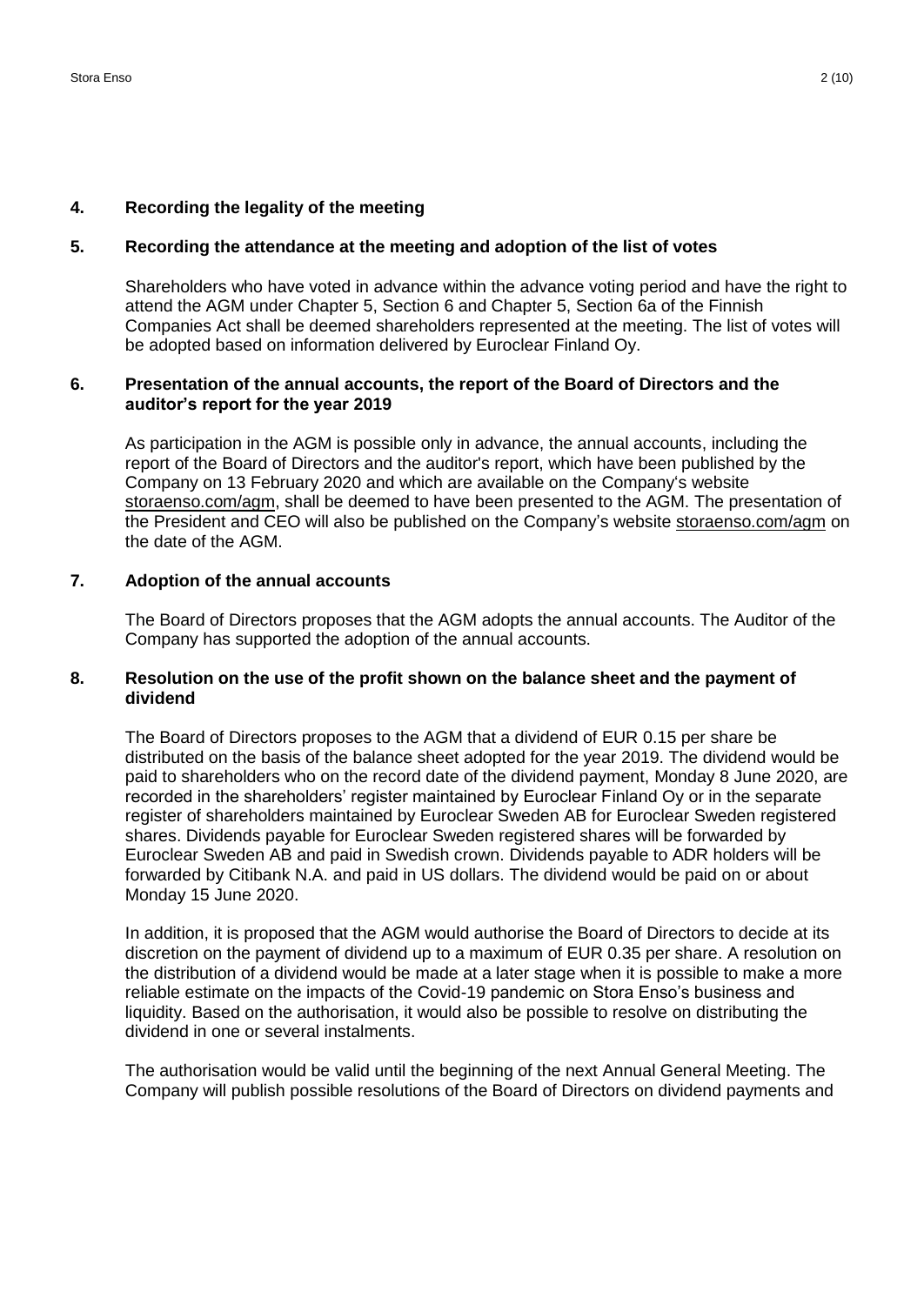confirm the record and payment dates of the dividend payments in connection with such resolutions. The dividend paid based on the authorisation would be paid to shareholders who on the record date of the dividend payment in question are recorded in the shareholders' register maintained by Euroclear Finland Oy or in the separate register of shareholders maintained by Euroclear Sweden AB for Euroclear Sweden registered shares.

#### **9. Resolution on the discharge of the members of the Board of Directors and the CEO from liability for the financial period 1 January 2019 – 31 December 2019**

#### **10. Presentation of the Remuneration Policy**

As participation in the AGM is possible only in advance, the Stora Enso Remuneration Policy covering the principles for remuneration of the members of the Board of Directors, President and CEO and Deputy CEO, published by the Company through a stock exchange release on 30 January 2020, which is available on the Company's website [storaenso.com/agm,](https://www.storaenso.com/en/investors/governance/annual-general-meeting) is deemed to have been presented to the AGM.

#### **11. Resolution on the remuneration for the members of the Board of Directors**

The Shareholders' Nomination Board proposes to the AGM as disclosed on 15 January 2020 that the annual remuneration for the Chair, Vice Chair and members of the Board of Directors be increased by approximately 2.5–3 percent and be paid as follows:

#### **Board of Directors**

| Chair      | EUR 197 000 (2019: 192 000) |
|------------|-----------------------------|
| Vice Chair | EUR 112 000 (2019: 109 000) |
| Members    | EUR 76 000 (2019: 74 000)   |

The Shareholders' Nomination Board also proposes that the annual remuneration for the members of the Board of Directors be paid in Company shares and cash so that 40% will be paid in Stora Enso R shares to be purchased on the Board members' behalf from the market at a price determined in public trading, and the rest in cash. The shares will be purchased within two weeks from the AGM or as soon as possible in accordance with applicable legislation. The Company will pay any costs and transfer tax related to the purchase of Company shares.

The Shareholders' Nomination Board proposes further that the annual remuneration for the members of the Financial and Audit Committee, the Remuneration Committee and the Sustainability and Ethics Committee be increased by approximately 2.5–3 percent and be paid as follows:

#### **Financial and Audit Committee**

| Chair          | EUR 21 200 (2019: 20 600) |
|----------------|---------------------------|
| <b>Members</b> | EUR 14 800 (2019: 14 400) |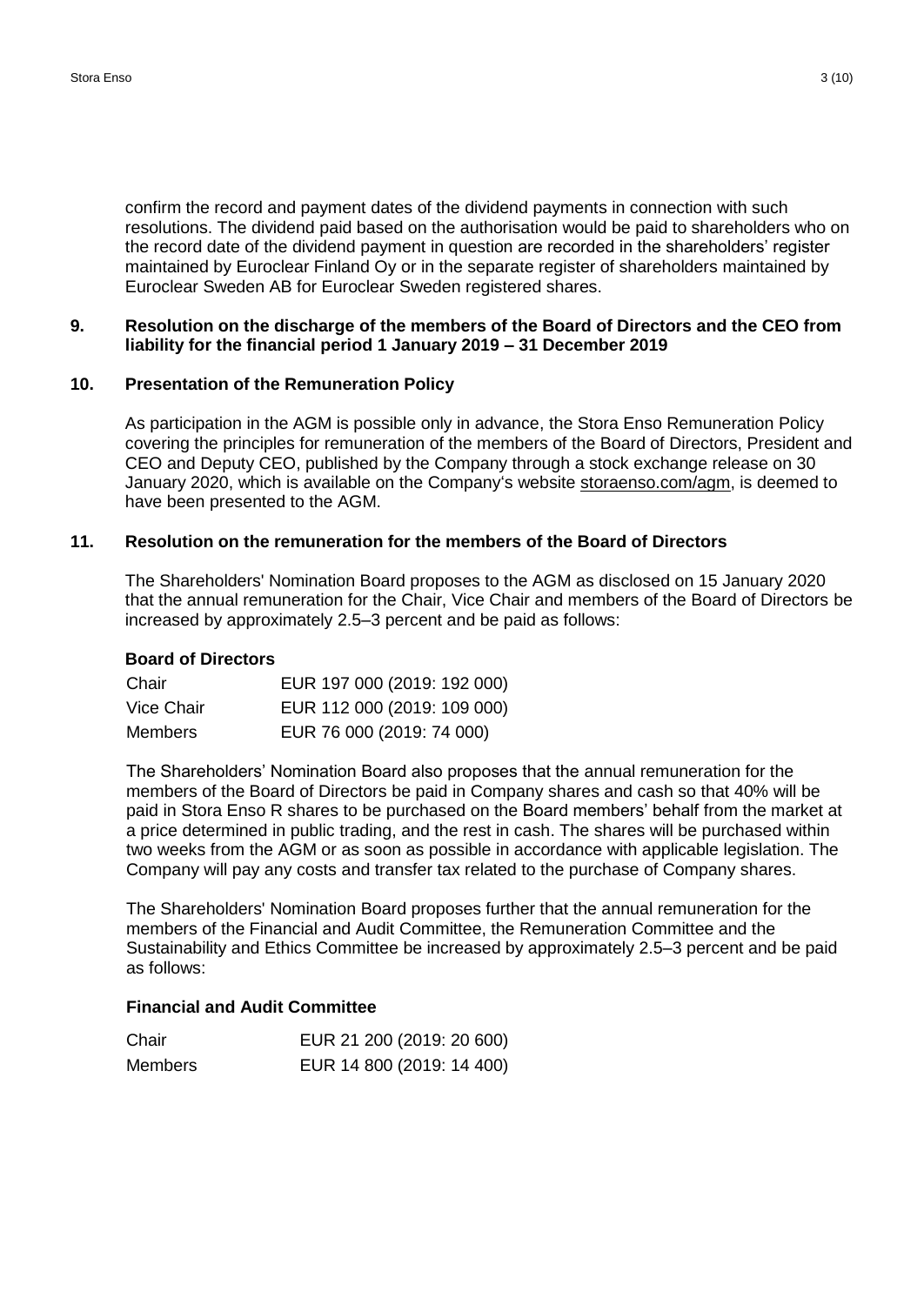#### **Remuneration Committee**

| Chair   | EUR 10 600 (2019: 10 300) |
|---------|---------------------------|
| Members | EUR 6 400 (2019: 6 200)   |

# **Sustainability and Ethics Committee**

| Chair          | EUR 10 600 (2019: 10 300) |
|----------------|---------------------------|
| <b>Members</b> | EUR 6 400 (2019: 6 200)   |

# **12. Resolution on the number of members of the Board of Directors**

The Shareholders' Nomination Board proposes to the AGM as disclosed on 15 January 2020 that the Board of Directors shall have nine (9) members.

# **13. Election of Chair, Vice Chair and other members of the Board of Directors**

The Shareholders' Nomination Board proposes to the AGM as disclosed on 15 January 2020 that of the current members of the Board of Directors Jorma Eloranta, Elisabeth Fleuriot, Hock Goh, Mikko Helander, Christiane Kuehne, Antti Mäkinen, Richard Nilsson and Hans Stråberg be re-elected members of the Board of Directors until the end of the following AGM and that Håkan Buskhe be elected new member of the Board of Directors for the same term of office.

Göran Sandberg has announced that he is not available for re-election to the Board of Directors.

The Shareholders' Nomination Board proposes that Jorma Eloranta be elected Chair and Hans Stråberg be elected Vice Chair of the Board of Directors.

Håkan Buskhe, M.Sc. Eng., Licentiate of Engineering, born 1963, Swedish citizen, has a strong industrial operative background and management experience having acted as CEO of several leading Swedish companies and as of 12 February 2020 as CEO of FAM AB. Prior to his current position Buskhe has acted as CEO and President of SAAB AB (2010–2019) and E.ON Nordic (2008–2010). Previous working experience further includes executive positions in E.ON Sweden (2006–2008), acting as CEO of the logistics company Schenker North (2001–2006) as well as several positions in Storel AB (1998–2001), Carlsberg A/S (1994–1998) and Scansped AB (1988–1994). Buskhe has further held positions as Board member in several venture capital companies. He is independent of the Company but not of its significant shareholders due to his position as CEO of FAM AB. Buskhe currently does not own shares in Stora Enso.

All candidates and the evaluation regarding their independence have been presented on the company's website [storaenso.com/agm.](https://www.storaenso.com/en/investors/governance/annual-general-meeting)

#### **14. Resolution on the remuneration for the auditor**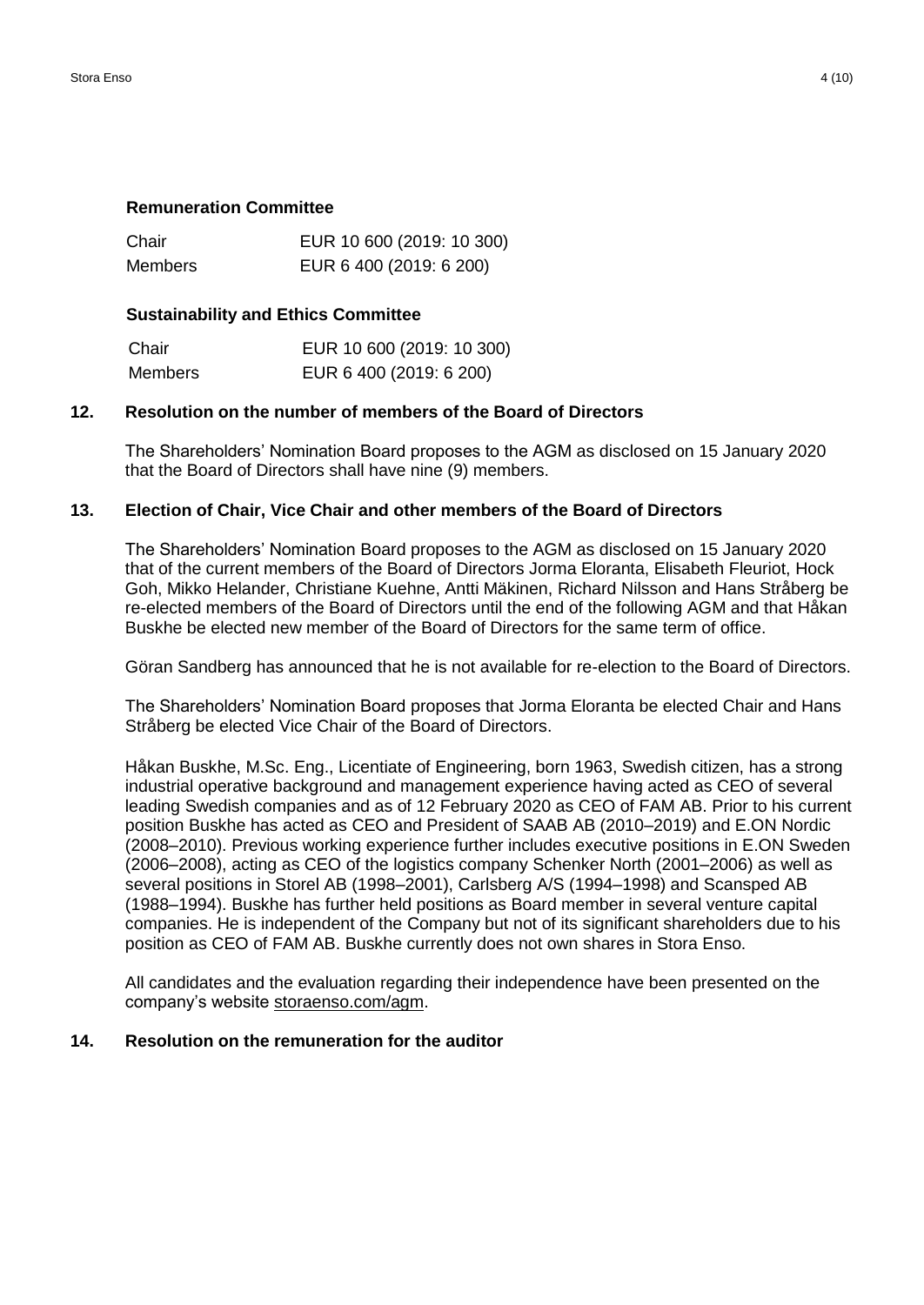The Board of Directors proposes to the AGM that remuneration for the auditor be paid according to an invoice approved by the Financial and Audit Committee.

# **15. Election of auditor**

On the recommendation of the Financial and Audit Committee, the Board of Directors proposes to the AGM that PricewaterhouseCoopers Oy be elected as auditor until the end of the following AGM. PricewaterhouseCoopers Oy has notified the company that in the event it will be elected as auditor, Samuli Perälä, APA, will act as the responsible auditor.

The recommendation of the Financial and Audit Committee concerning the auditor election is available on the company's website [storaenso.com/agm.](https://www.storaenso.com/en/investors/governance/annual-general-meeting)

#### **16. Authorising the Board of Directors to decide on the repurchase of the Company's own shares**

The Board of Directors proposes to the AGM that the Board of Directors be authorised to decide on the repurchase of Stora Enso R shares as follows.

The amount of R shares to be repurchased shall not exceed 2 000 000 shares, which corresponds to approximately 0.25% of all shares and 0.33% of all R shares in the Company. Own shares can be repurchased otherwise than in proportion to the shareholdings of the shareholders (directed repurchase). Own shares can be repurchased using the unrestricted equity of the Company at a price formed in public trading on the date of the repurchase or otherwise at a price determined by the markets.

Own shares may be repurchased primarily in order to use the shares as part of the Company's incentive and remuneration scheme. The repurchased shares may be held for reissue, canceled or transferred further.

The Board of Directors decides on all other matters related to the repurchase of own shares. The authorisation is effective until the beginning of the next AGM, however, no longer than until 31 July 2021.

#### **17. Authorising the Board of Directors to decide on the issuance of shares**

The Board of Directors proposes that the AGM authorise the Board of Directors to decide on the issuance of Stora Enso R shares on the following terms:

The amount of shares to be issued based on this authorisation shall not exceed a total of 2 000 000 R shares, corresponding to approximately 0.25% of all shares and 0.33% of all R shares. The authorisation covers both the issuance of new shares as well as the transfer of own shares held by the Company.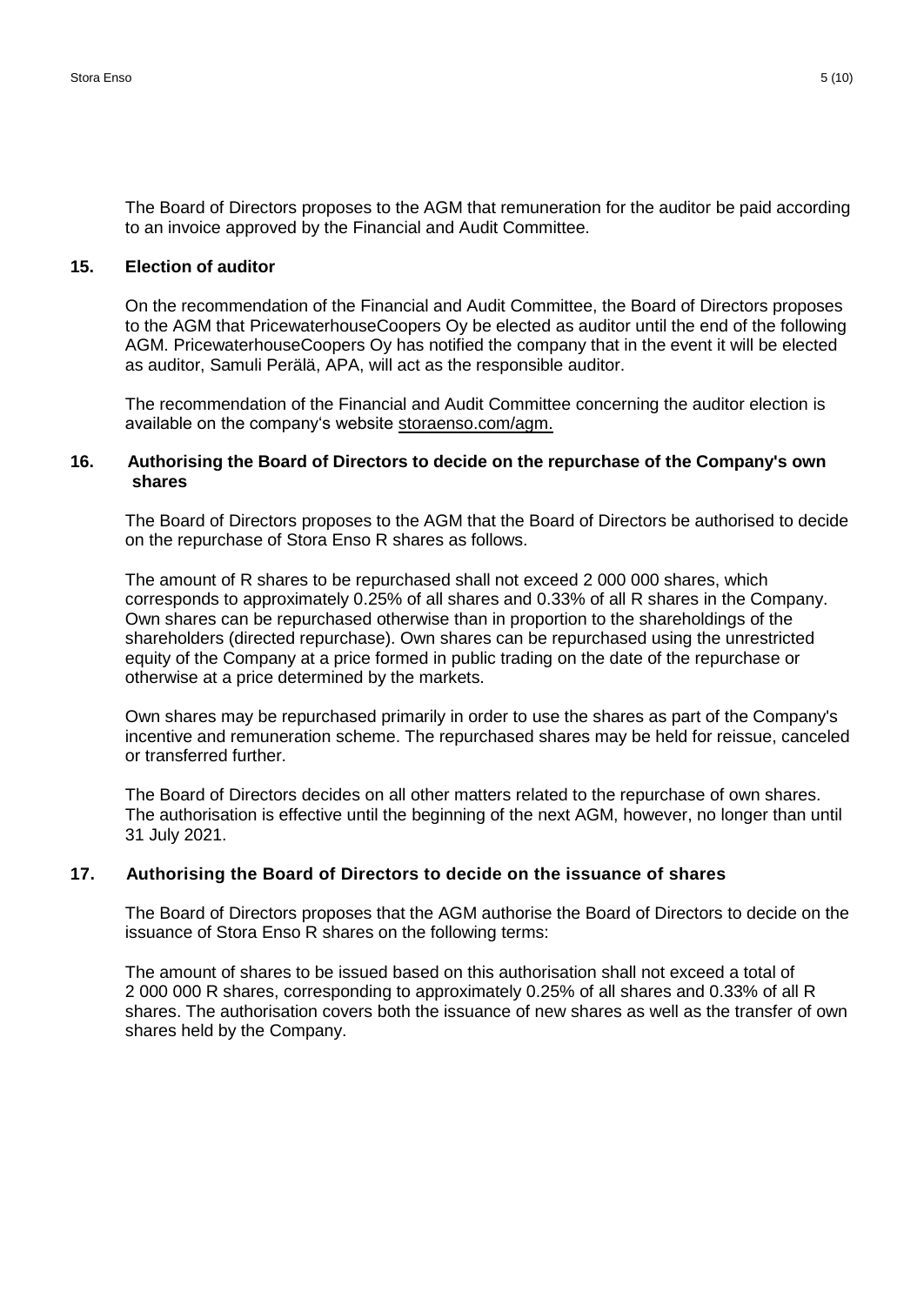The issuance of shares may be carried out in deviation from the shareholders' pre-emptive rights for the purpose of using the shares as part of the Company's incentive and remuneration scheme.

The Board shall decide on other terms and conditions of a share issue. The authorisation shall remain in force until 31 July 2021 and it revokes the authorisation given by the AGM on 14 March 2019.

#### **18. Decision making order**

#### **19. Closing of the meeting**

# **B. Documents of the AGM**

The proposals for decisions relating to the agenda of the AGM and this notice as well as the remuneration policy and Stora Enso Oyj's annual accounts, the report of the Board of Directors and the auditor's report for 2019 are available on Stora Enso Oyj's website [storaenso.com/investors/annual](https://www.storaenso.com/en/investors/reports-and-presentations)[report.](https://www.storaenso.com/en/investors/reports-and-presentations) A copy of the annual accounts will be sent to shareholders upon request. The minutes of the AGM will be available on Stora Enso Oyj's website [storaenso.com/agm](https://www.storaenso.com/en/investors/governance/annual-general-meeting) no later than on 18 June 2020.

# **C. Instructions for the participants in the AGM**

In order to prevent the spread of the Covid-19 pandemic, the AGM will be arranged so that a shareholder or his/her proxy representative may not be present at the venue of the meeting. It is also not possible for a shareholder or his/her proxy representative to participate in the AGM by means of real-time telecommunications. Shareholders and their proxy representatives may participate in the AGM and exercise their rights at the AGM only by voting in advance as well as by making counterproposals and presenting questions in accordance with the instructions presented below.

#### **1. Shareholders registered in the shareholders' register**

Each shareholder, who is registered on the record date of the AGM, Monday 25 May 2020, in the shareholders' register of the Company maintained by Euroclear Finland Oy, has the right to participate in the AGM. A shareholder, whose shares are registered on his/her personal Finnish book-entry account, is registered in the shareholders' register of the Company. A shareholder may not participate in the AGM in any other manner than by voting in advance in the manner described below and by making counterproposals and presenting questions in advance.

# **2. Notice of participation and voting in advance**

The registration period and advance voting period commence on 6 May 2020, when the deadline for delivering counterproposals to be put to a vote has expired. A shareholder, who is registered in the Company's shareholders' register and who wishes to participate in the AGM by voting in advance, must register for the AGM by giving a prior notice of participation and by delivering his/her votes in advance.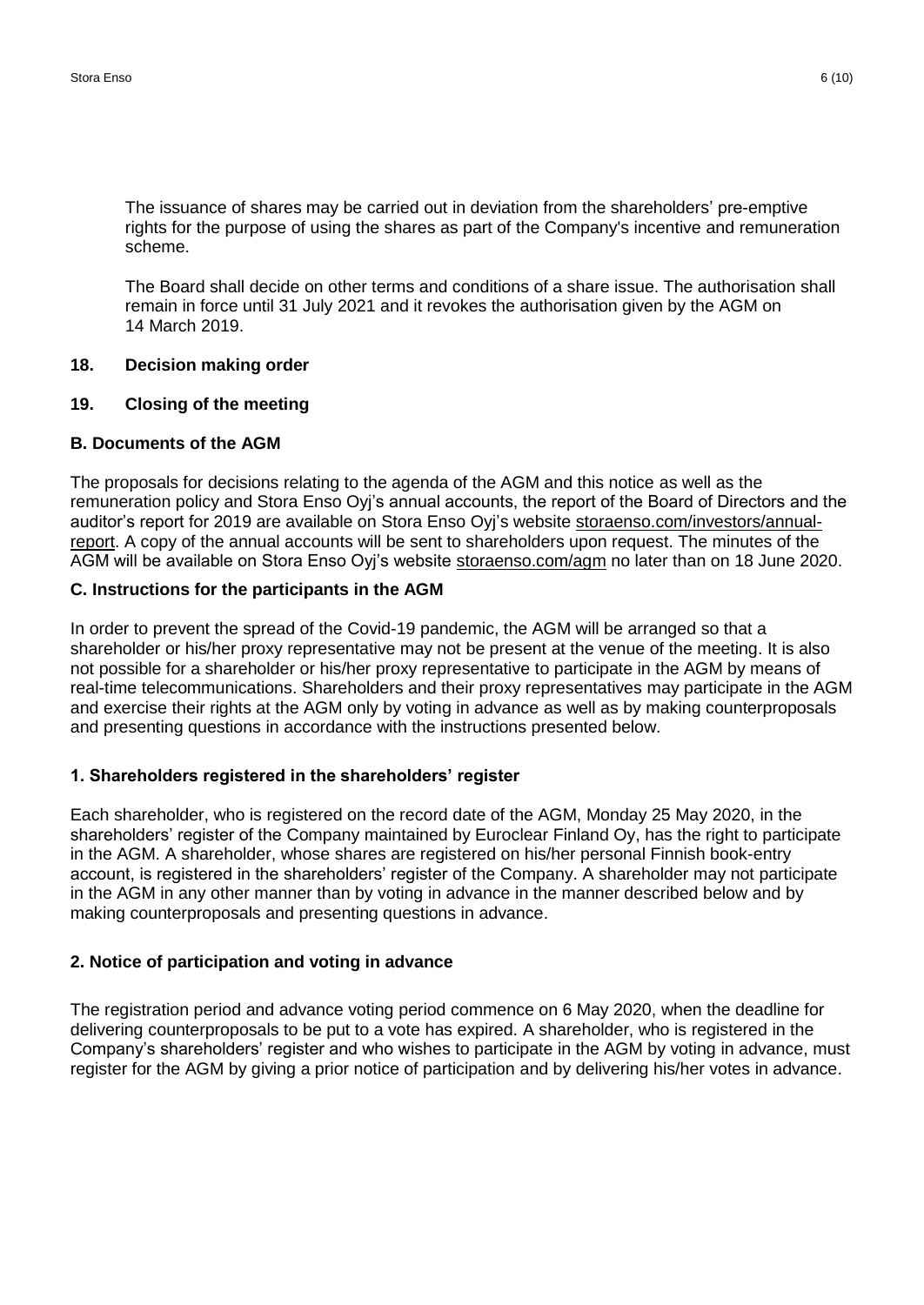Both the notice of participation and votes have to be received by the Company by no later than on Thursday 28 May 2020 at 4 p.m. Finnish time.

When registering, requested information such as the name, personal identification number, address and telephone number of the shareholder must be notified. If another representative than the proxy representative nominated by the Company is used, the requested information such as the name and personal identification number must be notified also regarding such proxy representative. The personal data given to Euroclear Finland Oy or the proxy representative nominated by the Company will be used only in connection with the AGM and with the processing of related registrations.

Previous notices of participation which have been given for the AGM which was convened to be held on 19 March 2020 are not deemed as notices of participation for this AGM.

Shareholders with a Finnish book-entry account can register and vote in advance on certain matters on the agenda during the period 6 May 2020 – 28 May 2020 in the following manners:

a) on the website: [storaenso.com/agm](https://www.storaenso.com/en/investors/governance/annual-general-meeting)

The electronic voting in advance requires the shareholder's book-entry account number.The terms and other instructions concerning the electronic voting are available on the Company's website [storaenso.com/agm.](https://www.storaenso.com/en/investors/governance/annual-general-meeting)

b) by regular mail or e-mail

A shareholder may deliver an advance voting form available on the Company's website [storaenso.com/agm](https://www.storaenso.com/en/investors/governance/annual-general-meeting) to Euroclear Finland Oy by regular mail to Euroclear Finland Oy, Yhtiökokous, PL 1110, FI-00101 Helsinki, Finland or by e-mail to [yhtiokokous@euroclear.eu.](mailto:yhtiokokous@euroclear.eu) The advance voting form will be available on the Company's website no later than on 6 May 2020.

A representative of the shareholder must in connection with delivering the voting form produce a dated proxy document or otherwise in a reliable manner demonstrate his/her right to represent the shareholder at the AGM.

If a shareholder participates in the AGM by delivering votes in advance to Euroclear Finland Oy, the delivery of the votes shall constitute due registration for the AGM.

The terms and other instructions concerning the voting by regular mail or e-mail are available on the Company's website [storaenso.com/agm.](https://www.storaenso.com/en/investors/governance/annual-general-meeting)

# **3. Proxy representative and powers of attorney**

Shareholders of the Company may participate in the AGM through a proxy representative. A proxy representative of a shareholder must also vote in advance in the manner described in this notice. A shareholder also has the possibility, if he/she so wishes, to use the Company's proxy authorisation service and authorise the independent proxy representative nominated by the Company, Mårten Knuts, Attorney-at-Law, or a person designated by him to represent the shareholder and exercise on his/her behalf the right to vote through the advance voting procedure in accordance with the voting instructions given by the shareholder.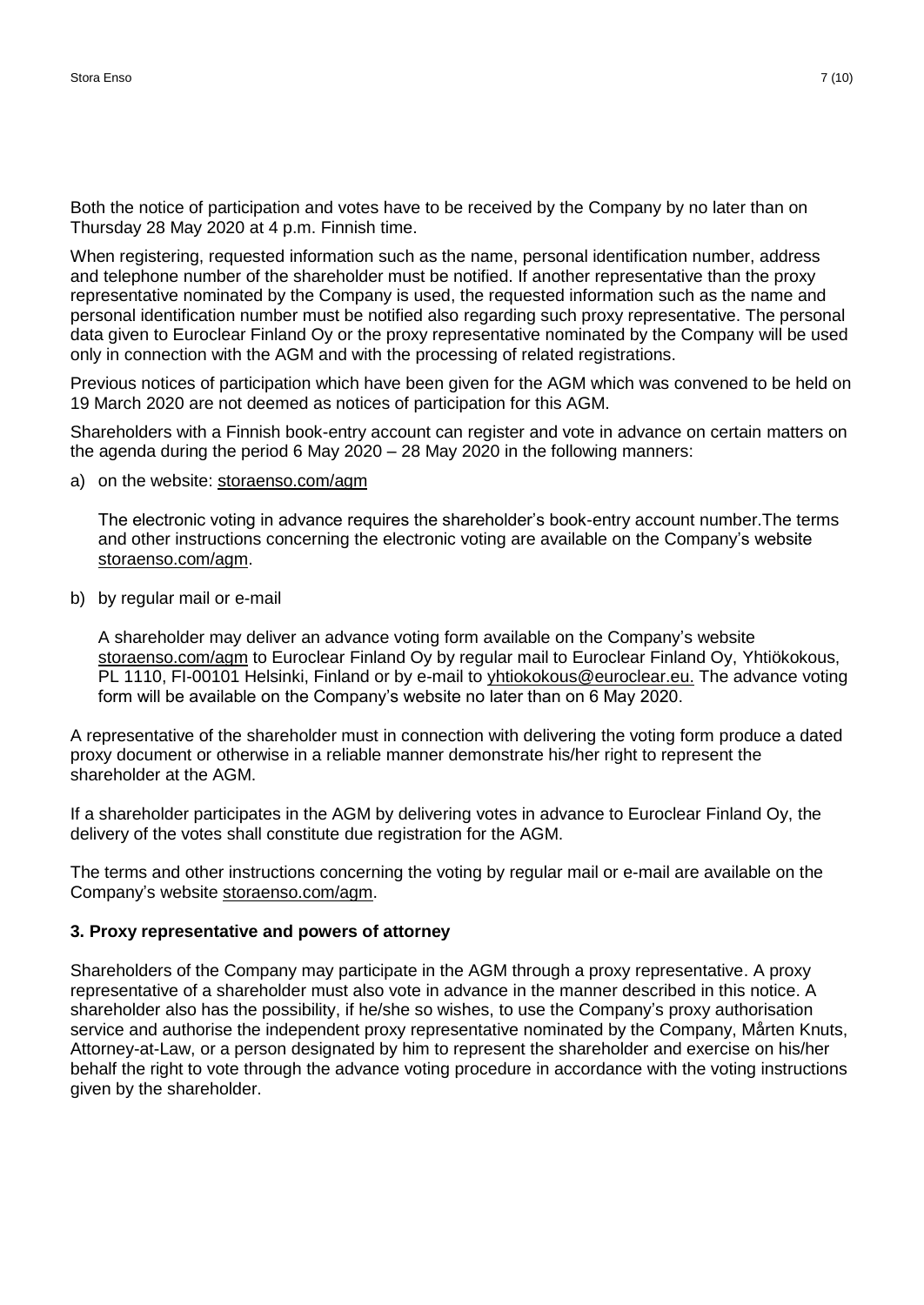The contact information of the independent proxy representative: Mårten Knuts, Attorney-at-law, Krogerus Attorneys Ltd, Unioninkatu 22, FI-00130 Helsinki, Finland, e-mail: [agmstoraenso@krogerus.com.](mailto:agmstoraenso@krogerus.com) When authorising the independent proxy representative, the shareholder must deliver to him a dated proxy document as well as voting instructions no later than on 27 May 2020, by which time the documents must be received by the proxy representative. A template for the proxy document and voting instructions will be available on the Company's website [storaenso.com/agm](https://www.storaenso.com/en/investors/governance/annual-general-meeting) by no later than 6 May 2020 once the deadline for delivering counterproposals to be put to a vote has expired.

A proxy representative shall produce a dated proxy document or otherwise in a reliable manner demonstrate his/her right to represent the shareholder at the AGM. If a shareholder participates in the AGM by means of several proxy representatives representing the shareholder with shares in different securities accounts, the shares in respect of which each proxy representative represents the shareholder shall be identified in connection with the registration for the AGM.

Delivery of a proxy document and votes in advance to Euroclear Finland Oy before the expiration of the period for the notice of participation constitutes due registration for the AGM if the information required for registering for the meeting set out in C.2. above is included in the documents.

# **4. Holders of nominee-registered shares**

A holder of nominee-registered shares has the right to participate in the AGM by virtue of such shares, based on which he/she on the record date of the AGM, Monday 25 May 2020, would be entitled to be registered in the shareholders' register of the Company held by Euroclear Finland Oy. The right to participate in the AGM requires, in addition, that the shareholder on the basis of such shares has been temporarily registered into the shareholders' register held by Euroclear Finland Oy no later than on Monday 1 June 2020 by 10 a.m. Finnish time. As regards nominee-registered shares this constitutes due registration for the AGM.

A holder of nominee-registered shares is advised to request without delay necessary instructions regarding the temporary registration in the shareholders' register of the Company, the issuing of proxy documents and registration for the AGM from his/her custodian bank. The account management organisation of the custodian bank will temporarily register a holder of nominee-registered shares, who wants to participate in the AGM, into the shareholders' register of the company at the latest by the time stated above. In addition, the account management organisation of the custodian bank must see to the voting in advance on behalf of a nominee-registered shareholder within the registration period applicable to nominee-registered shares.

Further information on these matters can also be found on the Company's website [storaenso.com/agm.](https://www.storaenso.com/en/investors/governance/annual-general-meeting)

# **5. Shares registered in Euroclear Sweden AB**

A shareholder with shares registered in Euroclear Sweden AB´s Securities System who wishes to attend and vote at the AGM must: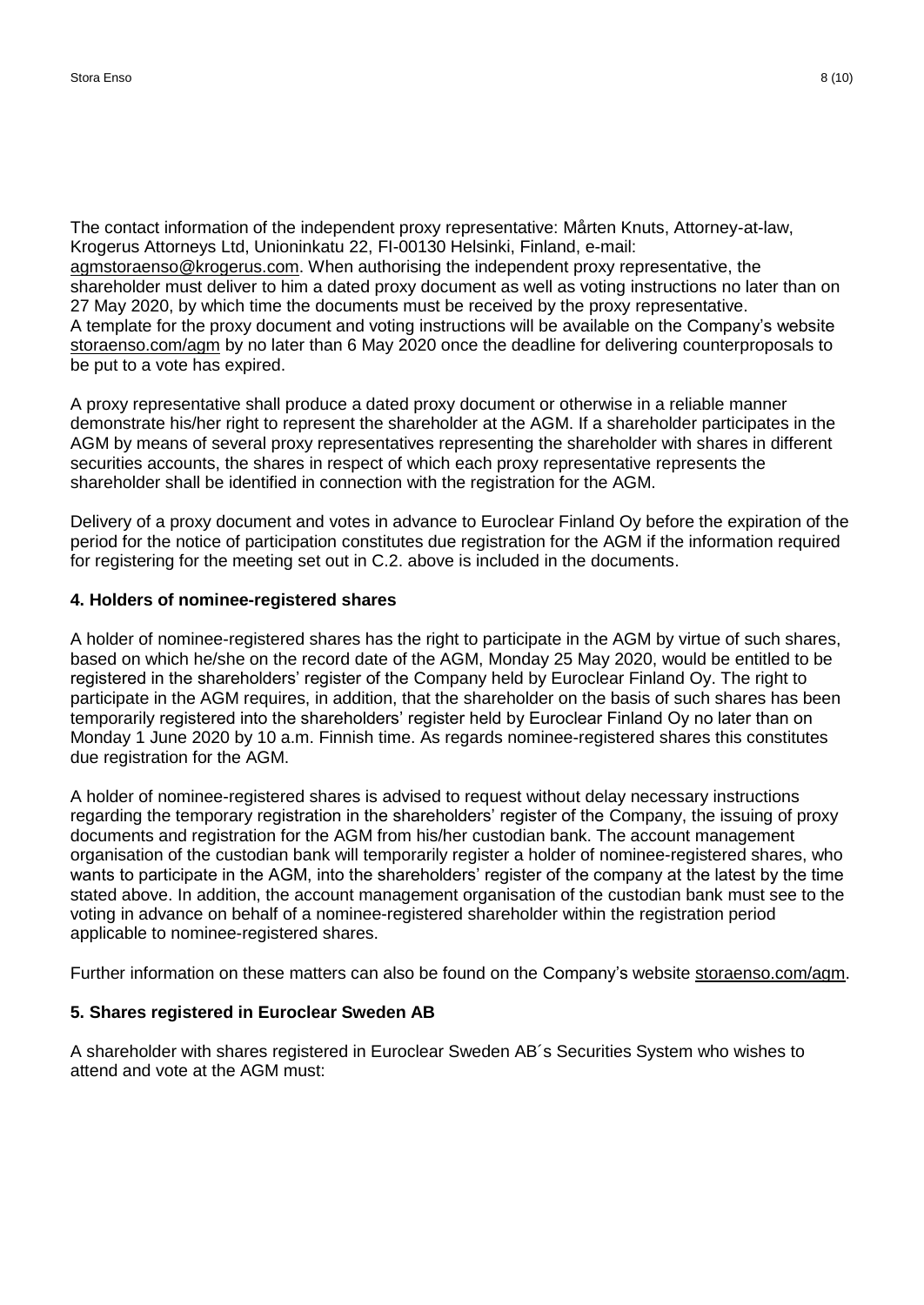(i) Be registered in the shareholders' register maintained by Euroclear Sweden AB no later than on Monday 25 May 2020.

Shareholders, whose shares are registered in the name of a nominee must, in order to be eligible to request a temporary registration in the shareholders' register of Stora Enso Oyj maintained by Euroclear Finland, request that their shares are re-registered in their own names in the register of shareholders maintained by Euroclear Sweden AB, and procure that the nominee sends the above-mentioned request for temporary registration to Euroclear Sweden AB on their behalf. Such re-registration must be made at the latest by Monday 25 May 2020 and the nominee should therefore be notified well in advance before said date.

(ii) Request temporary registration in the shareholders' register of Stora Enso Oyj maintained by Euroclear Finland Oy. Such request shall be submitted in writing to Euroclear Sweden AB no later than on Tuesday 26 May 2020 at 12 noon Swedish time.

This temporary registration made through written request to Euroclear Sweden AB is considered a notice of attendance at the AGM. Also shareholders, whose share are registered in the shareholders' register maintained by Euroclear Sweden AB may only participate in the meeting and exercise their rights as shareholders through voting in advance. The account management organisation of the custodian bank must see to the voting in advance on behalf of a shareholder within the registration period applicable to nominee-registered shares. A notice to the meeting without the delivery of votes in advance will not be considered participation in the AGM.

# **6. ADR holders**

ADR holders intending to vote at the AGM shall notify the depositary bank, Citibank, N.A., of their intention and shall comply with the instructions provided by Citibank, N.A. to each ADR holder.

# **7. Other information**

Shareholders holding at least one hundredth of all of the shares in the Company have the right to make a counterproposal to the proposals for resolutions on the agenda of the AGM, which will be put to a vote. Such counterproposals must be delivered to the Company by e-mail to [agm@storaenso.com](mailto:agm@storaenso.com) by no later than 5 May 2020 at 4 p.m. Finnish time. Shareholders making a counterproposal must in connection with delivering the counterproposal present evidence of his/her shareholdings. The counterproposal will be considered at the AGM, provided that the shareholder has the right to participate in the AGM and that the shareholder holds shares corresponding to at least one hundredth of all of the shares in the Company on the record date of the AGM. If the counterproposal will not be taken up for consideration at the AGM, the votes given in favour of the counterproposal will not be taken into account. The Company will publish possible counterproposals to be put to a vote on the Company's website [storaenso.com/agm](https://www.storaenso.com/en/investors/governance/annual-general-meeting) by no later than 6 May 2020.

A shareholder may present questions pursuant to Chapter 5, Section 25 of the Finnish Companies Act until 19 May 2020 by e-mail to [agm@storaenso.com.](mailto:agm@storaenso.com) Such questions by shareholders, responses to such questions by the Company's management as well as other counterproposals than those put up to a vote on are available on the on the Company's website [storaenso.com/agm](https://www.storaenso.com/en/investors/governance/annual-general-meeting) by no later than 26 May